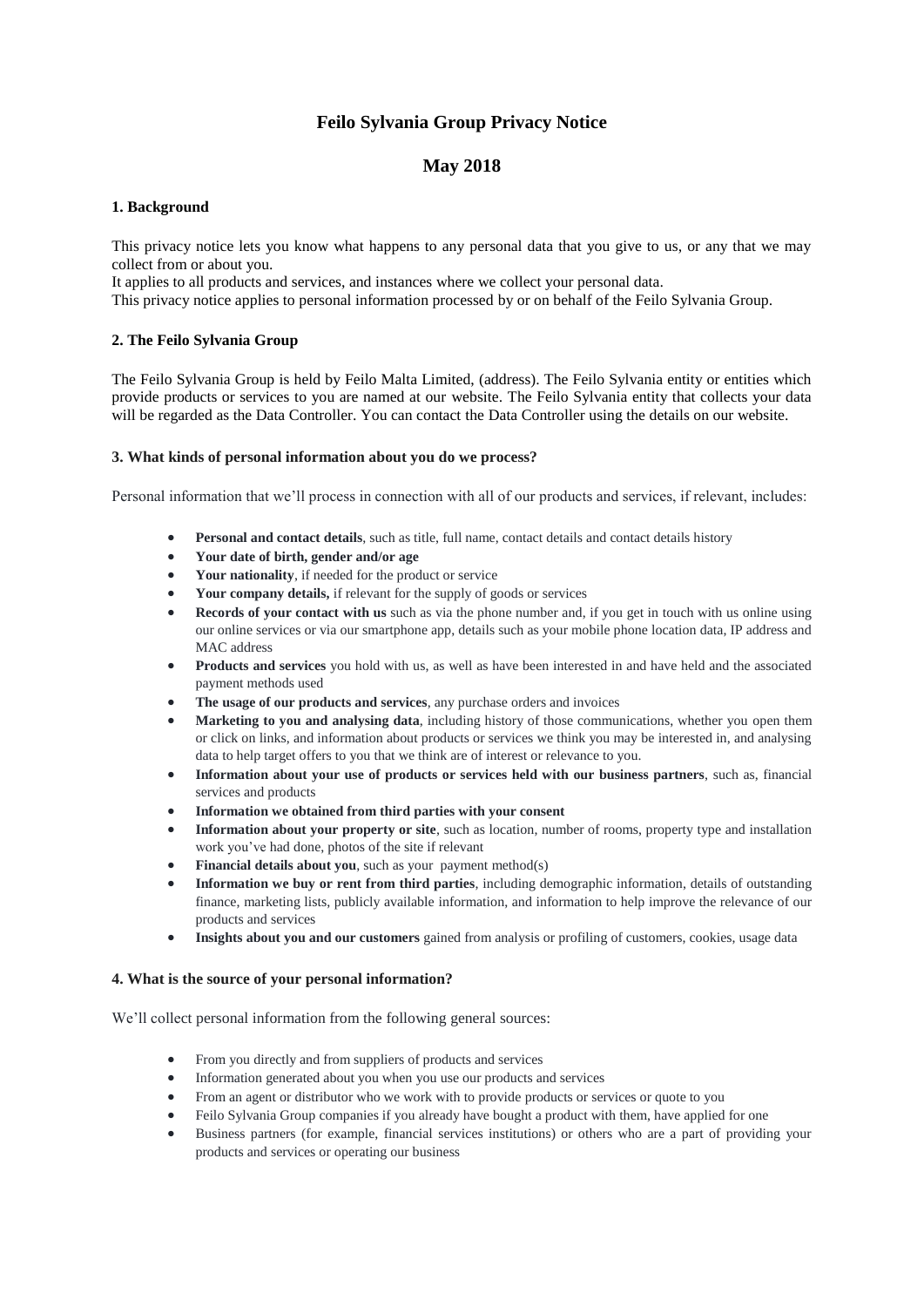We buy or rent information about you or customers generally from third parties including demographic information, marketing lists, publicly available information and other information to help improve our products and services or our business

## **5. What do we use your personal data for?**

We use your personal data, including any of the personal data listed in section 3 above, for the following purposes:

- Assessing an application for a product or service, including considering whether or not to offer you the product or service, the price, the risk of doing so, availability of payment method and the terms
- Managing products and services relating to that the product or service, or application for one
- Updating your records, tracing your whereabouts and recovering debt
- Managing any aspect of the product or service
- To make automated decisions on whether to offer you a product or service, or the price, payment method, risk or terms of it
- To perform and/or test the performance of, our products and services
- To improve the operation of our business and that of our business partners
- For management and auditing of our business operations including accounting
- To monitor and to keep records of our communications with you and our staff
- For market research and analysis and developing statistics
- For direct marketing communications and related profiling to help us to offer you relevant products and service, including deciding whether or not to offer you certain products and service. We'll send marketing to you by SMS, email, phone, post, social media and digital channels (for example, using Facebook Custom Audiences and Google Custom Match).
- To develop new products and services and to review and improve current products and services
- To comply with legal and regulatory obligations, requirements and guidance
- To provide insight and analysis of our customers both for ourselves and for the benefit of business partners either as part of providing products or services, helping us improve products or services, or to assess or improve the operating of our businesses
- To share information, as needed, with business partners (for example, financial services institutions), service providers or as part of providing and administering our products and services or operating our business
- To facilitate the sale of one or more parts of our business
- To enable other Feilo Sylvania Group companies to perform any of the above purposes

## **6. What are the legal grounds for our processing of your personal information (including when we share it with others)?**

We rely on the following legal bases to use your personal data:

## **A. Where it is needed to provide you with our products or services**, such as:

- Assessing an application for a product or service you hold with us, including consider whether or not to offer you the product, the price, the payment methods available and the conditions
- Managing products and services you hold with us, or an application for one
- Updating your records, tracing your whereabouts to contact you about your account and doing this for recovering debt (where appropriate)
- Sharing your personal information with business partners and services providers when you apply for a product to help manage your product
- All stages and activities relevant to managing the product or service including enquiry, order requests, supply and delivery, claims handling, warranty claims, administration and management of accounts
- For some of our profiling and other automated decision making to decide whether to offer you a product and/or service, particular payment method and the price or terms of this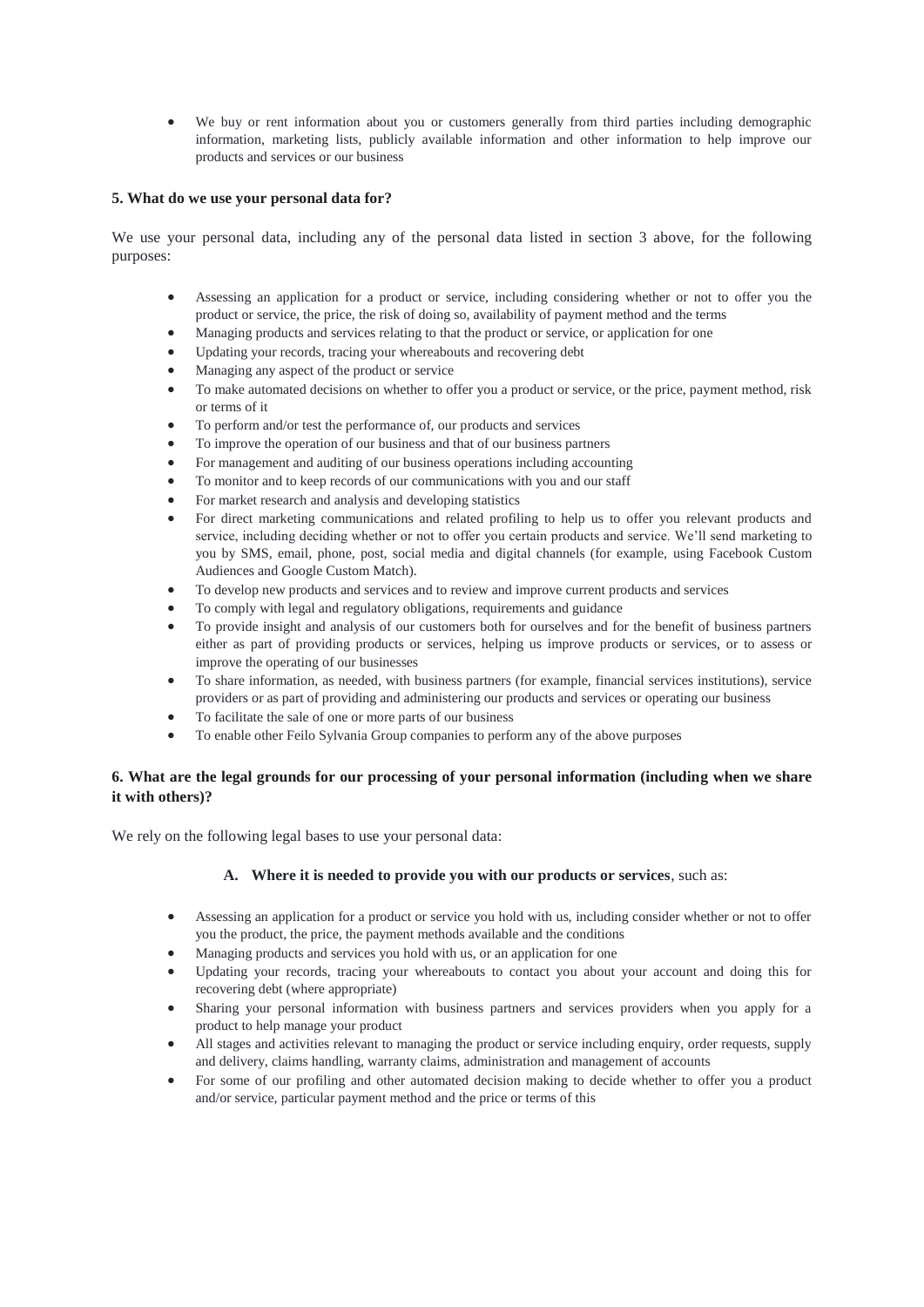## **B.** Where **it is in our legitimate interests to do so**, such as:

- Managing your products and services relating to that, updating your records, tracing your whereabouts to contact you about your account and doing this for recovering debt (where appropriate)
- Maintaining network and data security
- Assessing an application for a product or service you hold with us, including consider whether or not to offer you the product, the price, the payment methods available and the conditions
- To perform and/or test the performance of, our products and services
- To follow guidance and recommended best practice of government and regulatory bodies
- For management and audit of our business operations including accounting
- To carry out monitoring and to keep records of our communications with you and our staff (see below)
- For market research and analysis and developing statistics
- For direct marketing communications and related profiling to help us to offer you relevant products and services, including deciding whether or not to offer you certain products and services. We will send marketing to you by SMS, email, phone, post and social media and digital channels (for example, using Facebook Custom Audiences and Google Custom Match)
- To develop new products and services and to review and improve current products and services
- Subject to the appropriate controls, to provide insight and analysis of our customers to business partners either as part of providing products or services, helping us improve products or services, or to assess or to improve the operating of our businesses
- For some of our profiling and other automated decision making
- To facilitate the sale of one or more parts of our business
- Where we need to share your personal information with people or organisations in order to run our business

## **C.** To comply with our **legal obligations**

- To comply with any of our legal and regulatory obligations, requirements and guidance, e.g. tax law, money laundering regulations, etc.
- Where we need to share your personal information with people or organisations in order to comply with any legal and/or regulatory obligations

## **D.** With your **consent or explicit consent**:

- For some direct marketing communications
- For some of our profiling and other automated decision making

## **7. When do we share your personal information with other organisations?**

We may share information with the following third parties for the purposes listed above:

- Feilo Sylvania Group companies and service providers
- Business partners (for example, financial services institutions, insurers) or others who are a part of providing your products and services or operating our business
- Governmental and regulatory bodies
- Other organisations and businesses who provide services to us such as debt recovery agencies, back up and server hosting providers, IT software and maintenance providers, document storage providers,suppliers of other back office functions and market research organisations who help us to develop and improve our products and services

## **8. How and when can you withdraw your consent?**

Where we're relying upon your consent to process personal data, you can withdraw this at any time by contacting us.. Please note that the withdrawal of your consent does not affect the lawfulness of the processing carried out before such withdrawal.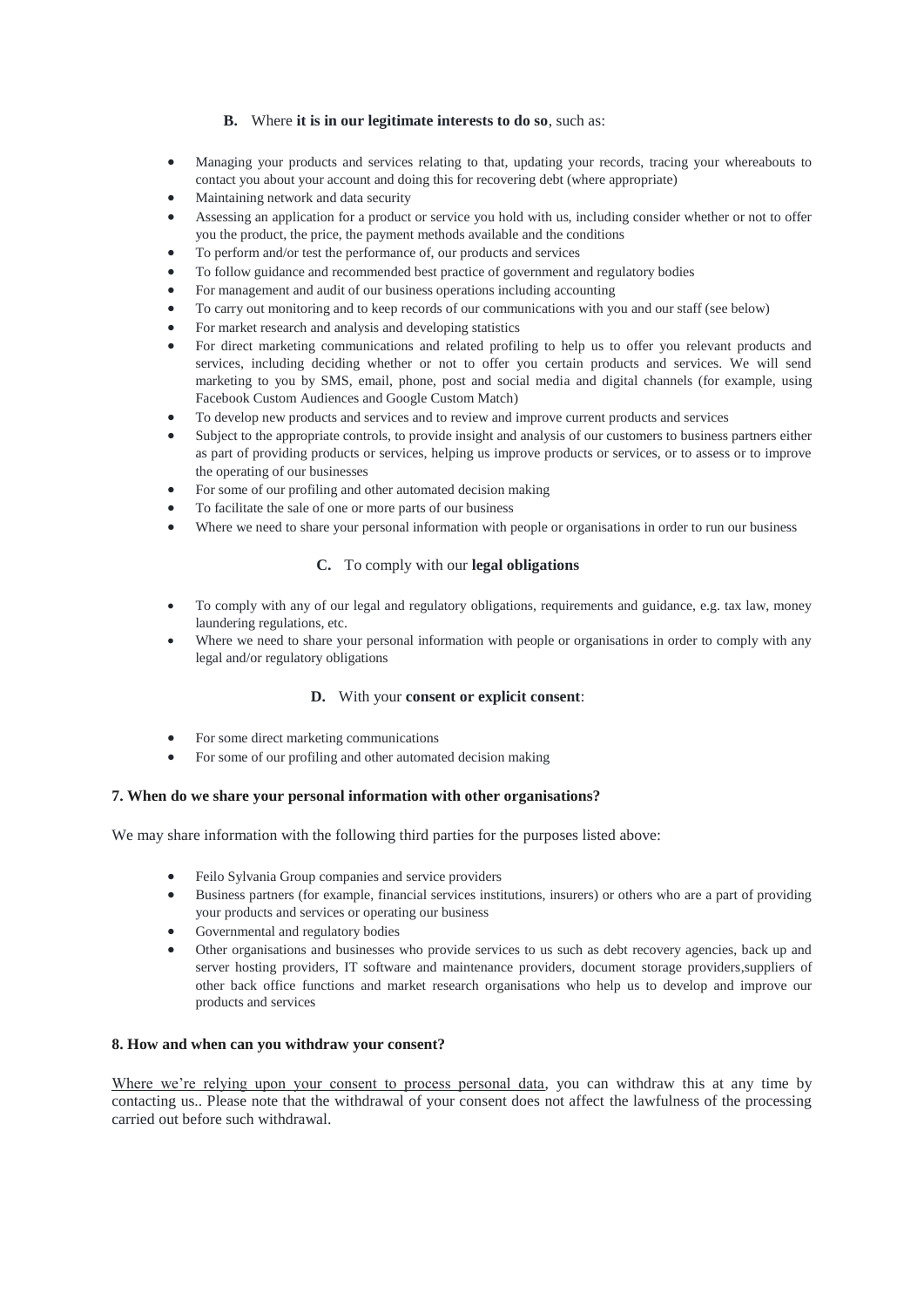#### **9. Is your personal information transferred outside the EEA?**

We are a global organisation covering mainly Europe, the Middle East and Africa (EMEA), Latin America (LATAM) and South East Asia. Our head office is based in Hungary and our supporting back offices are based in the UK and in Belgium. Your personal information may therefore be transferred outside the European Economic Area. If we do so we'll make sure that suitable safeguards are in place, for example by using approved contractual agreements, unless certain exceptions apply.

You may request copies of such safeguards by contacting us using the details below.

#### **10. What should you do if your personal information changes?**

You should tell us so that we can update our records.. We'll then update your records if we can.

#### **11. Do you have to provide your personal information to us?**

We're unable to provide you with our products or services if you do not provide certain information to us. In cases where providing some personal information is optional, we'll make this clear.

#### **12. Do we do any monitoring involving processing of your personal information?**

In this section monitoring means any: listening to, recording of, viewing of, intercepting of, or taking and keeping records (as the case may be) of calls, email, text messages, social media messages, in person (face to face) meetings and other communications.

We may monitor where permitted by law and we'll do this where the law requires it, or to comply with regulatory rules, to prevent or detect crime, in the interests of protecting the security of our communications systems and procedures and for quality control and staff training purposes. This information may be shared for the purposes described above.

#### **13. For how long is your personal information retained by us?**

Unless we explain otherwise to you, we'll hold your personal information based on the following criteria:

- For as long as we have reasonable business needs, such as managing our relationship with you and managing our operations
- For as long as we provide goods and/or services to you and then for as long as someone could bring a claim against us; and/or
- Retention periods in line with legal and regulatory requirements or guidance.

#### **14. What are your rights under data protection laws?**

Here is a list of the rights that all individuals have under data protection laws. They don't apply in all circumstances. If you wish to use any of them, we'll explain at that time if they are engaged or not. The right of data portability is only relevant from 25 May 2018.

- The right **to be informed** about the processing of your personal information
- The right to have your personal information **corrected if it is inaccurate** and to have **incomplete personal information completed**
- The right **to object** to processing of your personal information
- The right **to restrict processing** of your personal information
- The right **to have your personal information erased** (the "*right to be forgotten*")
- The right to **request access** to your personal information and to obtain information about how we process it
- The right to **move, copy or transfer your personal information** ("*data portability*")
- Rights in relation to **automated decision making which has a legal effect or otherwise significantly affects you**